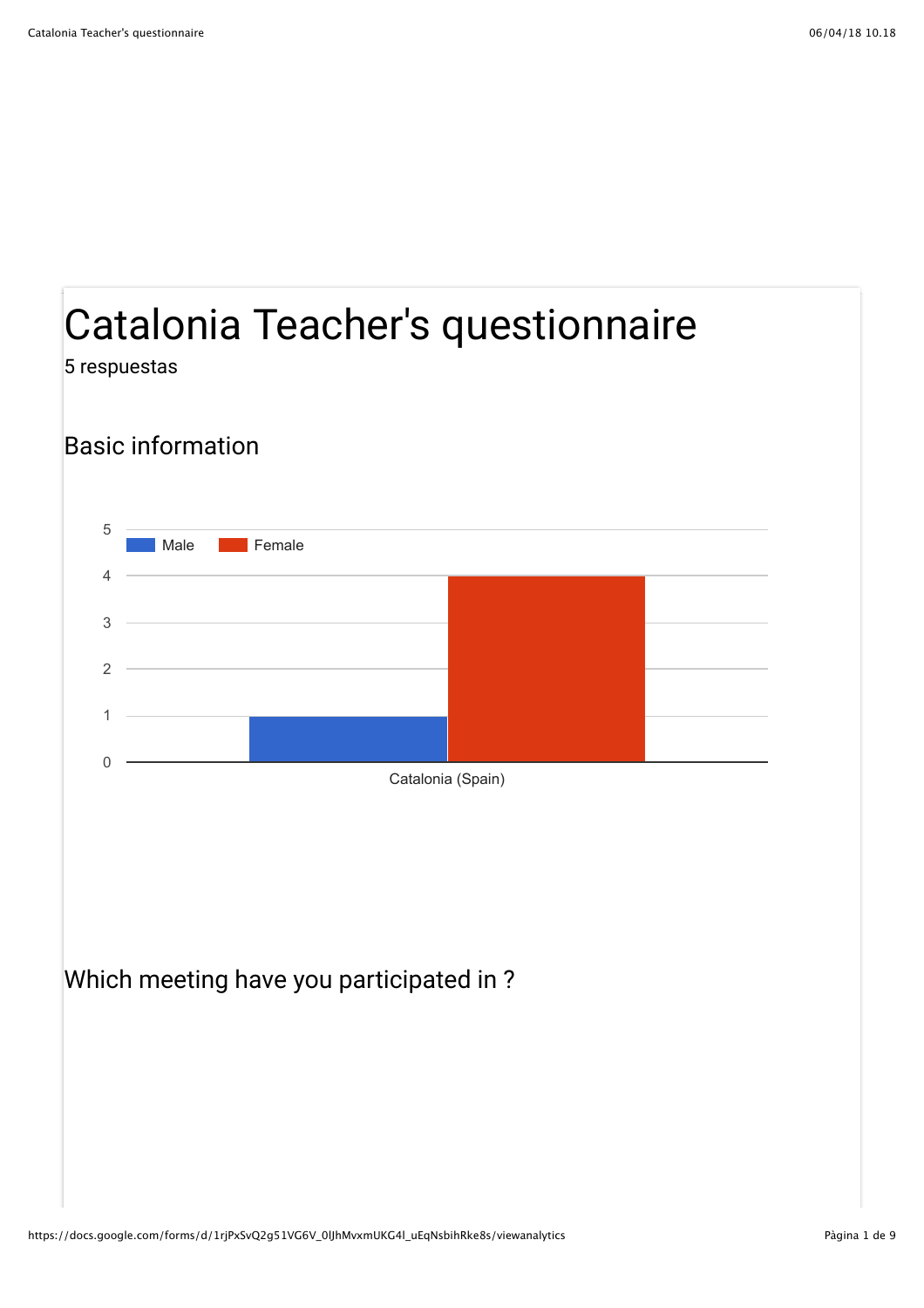

#### What did the project mean to you?

4 respuestas

A wonderful way to know other cultures

It was a great experience it allowed me to meet teachers and share experiences

An amazing experience. It was very enriching to be able to spend time with other teachers from other countries and learn from each other. Besides, I believe it was very enriching for the students too. Having an opportunity like this opens up one's mind.

An very good experience

#### Which specific e-learnings have you acquired due to TN meetings or W workshops that you attended?

5 respuestas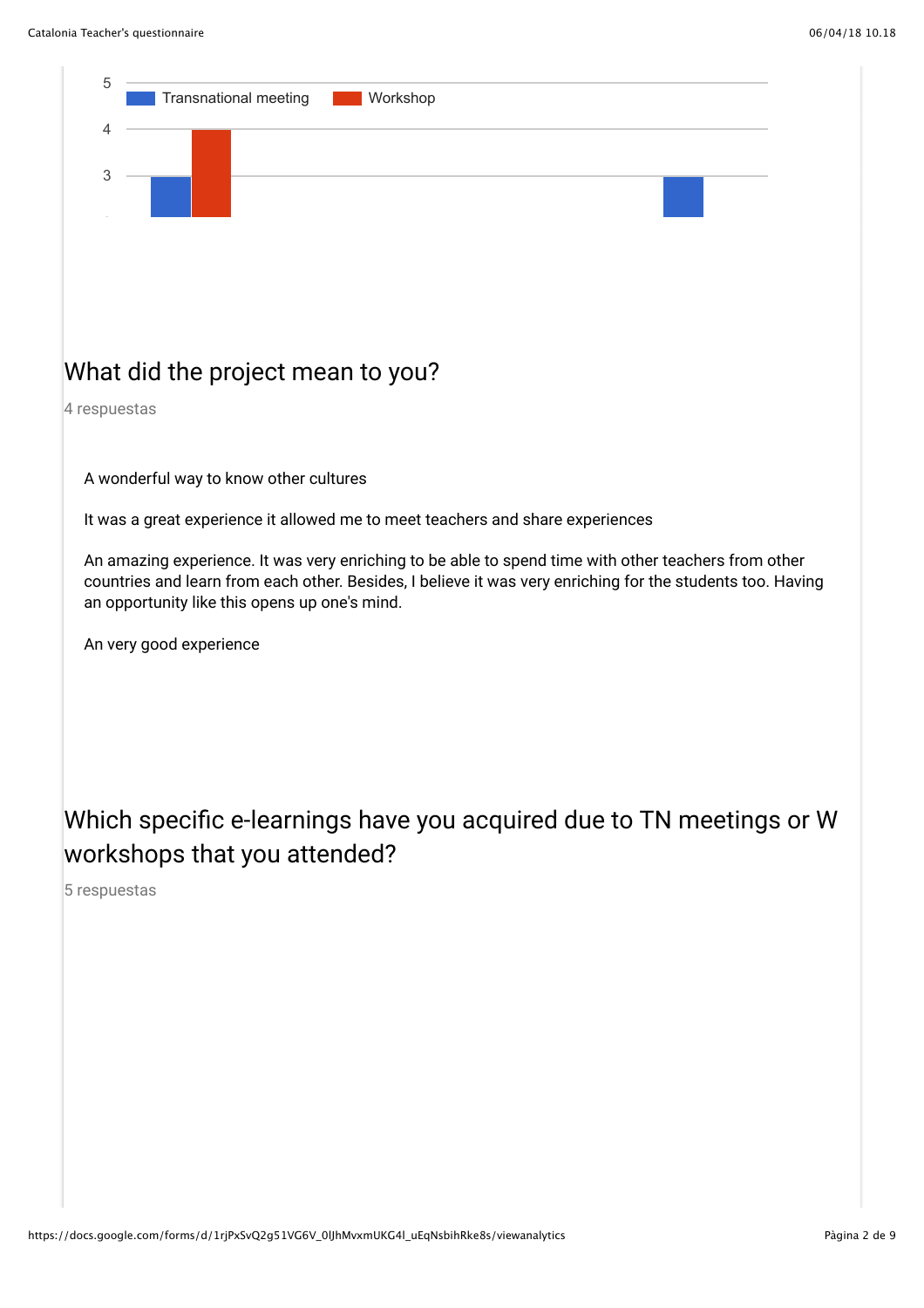

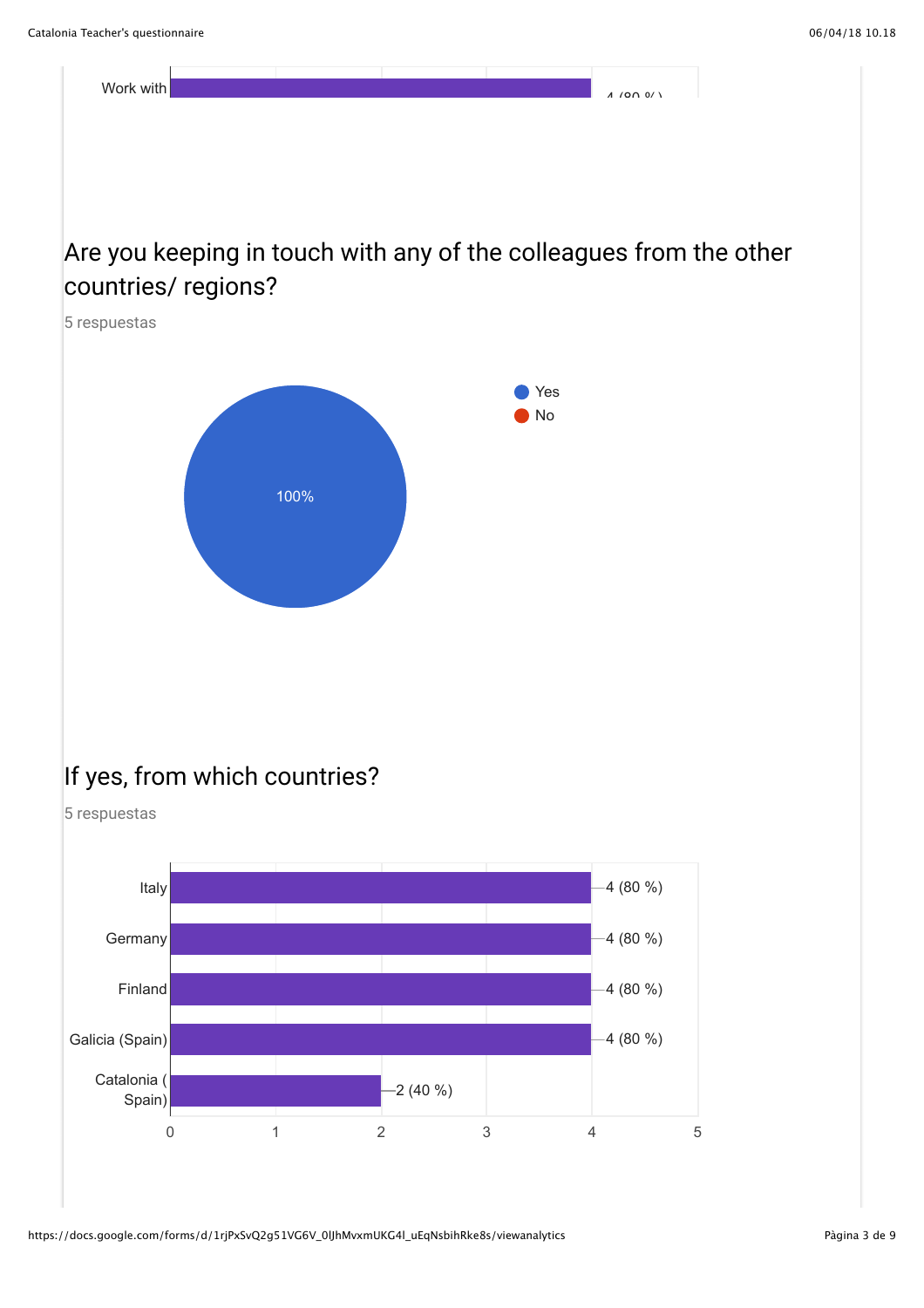# By which mean?





# Rate the project in general. ( 1 low 2 medium 3 good 4 very good)

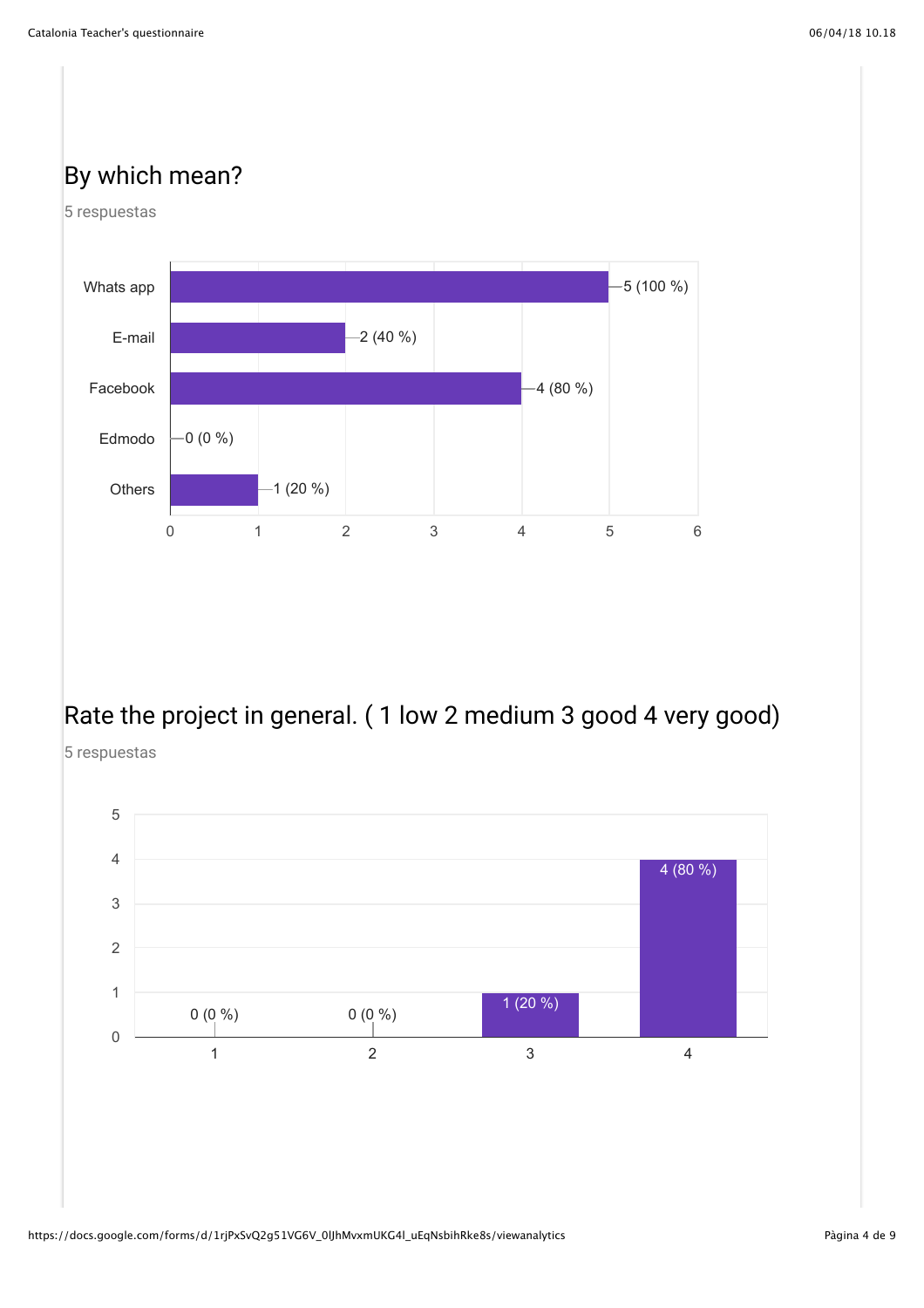# Grade your English level improvement. ( 1 low 2 medium 3 high 4 very high)

5 respuestas



#### After this experience, do you feel closer to European countries ? (1 equal 2 a bit 3 quite 4 very)

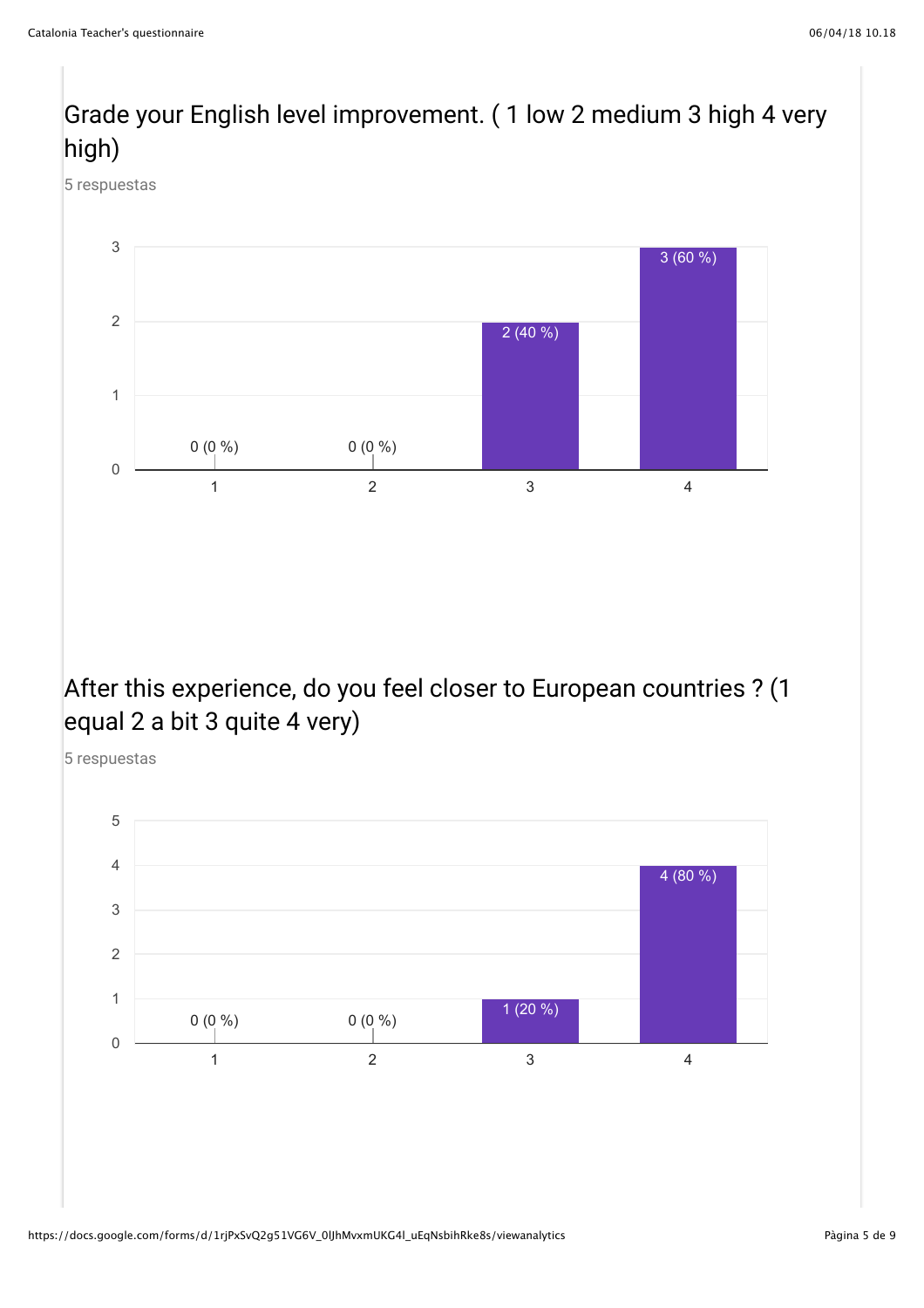# How useful for your classes are the workshops you attended ?( 1 low 2 medium 3 good 4 very good)

5 respuestas



#### Evaluate the utility of the teacher's seminars had for your job in general (1 not at all 2 enough 3 quite 4 very)

5 respuestas

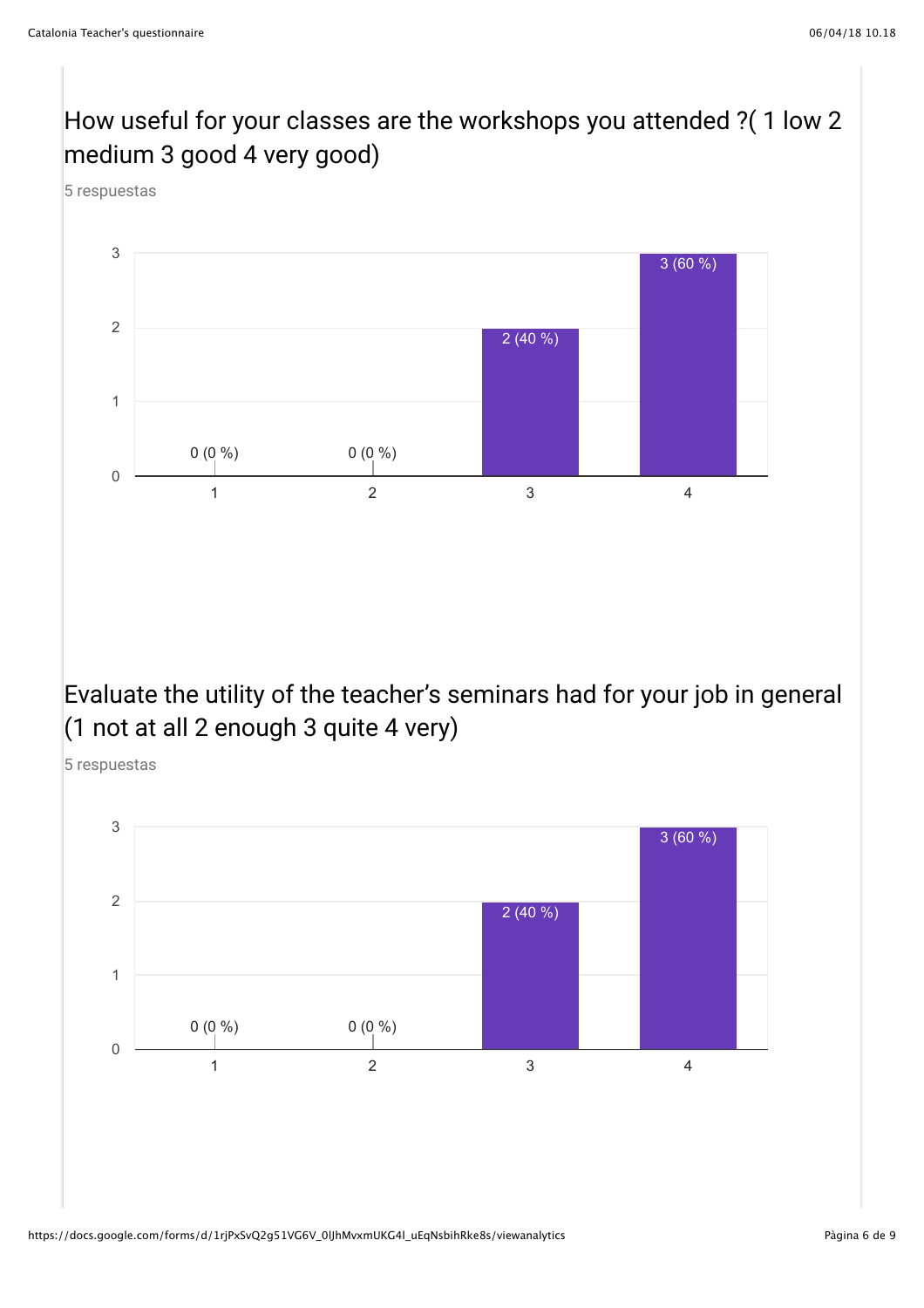5 respuestas



# How were you welcomed by the local team, school, teachers staff,

Have you acquired any skills for working in international educational programmes after this experience ? (1 not 2 some 3 quite 4 a lot of)



https://docs.google.com/forms/d/1rjPxSvQ2g51VG6V\_0lJhMvxmUKG4l\_uEqNsbihRke8s/viewanalytics Pagina 7 de 9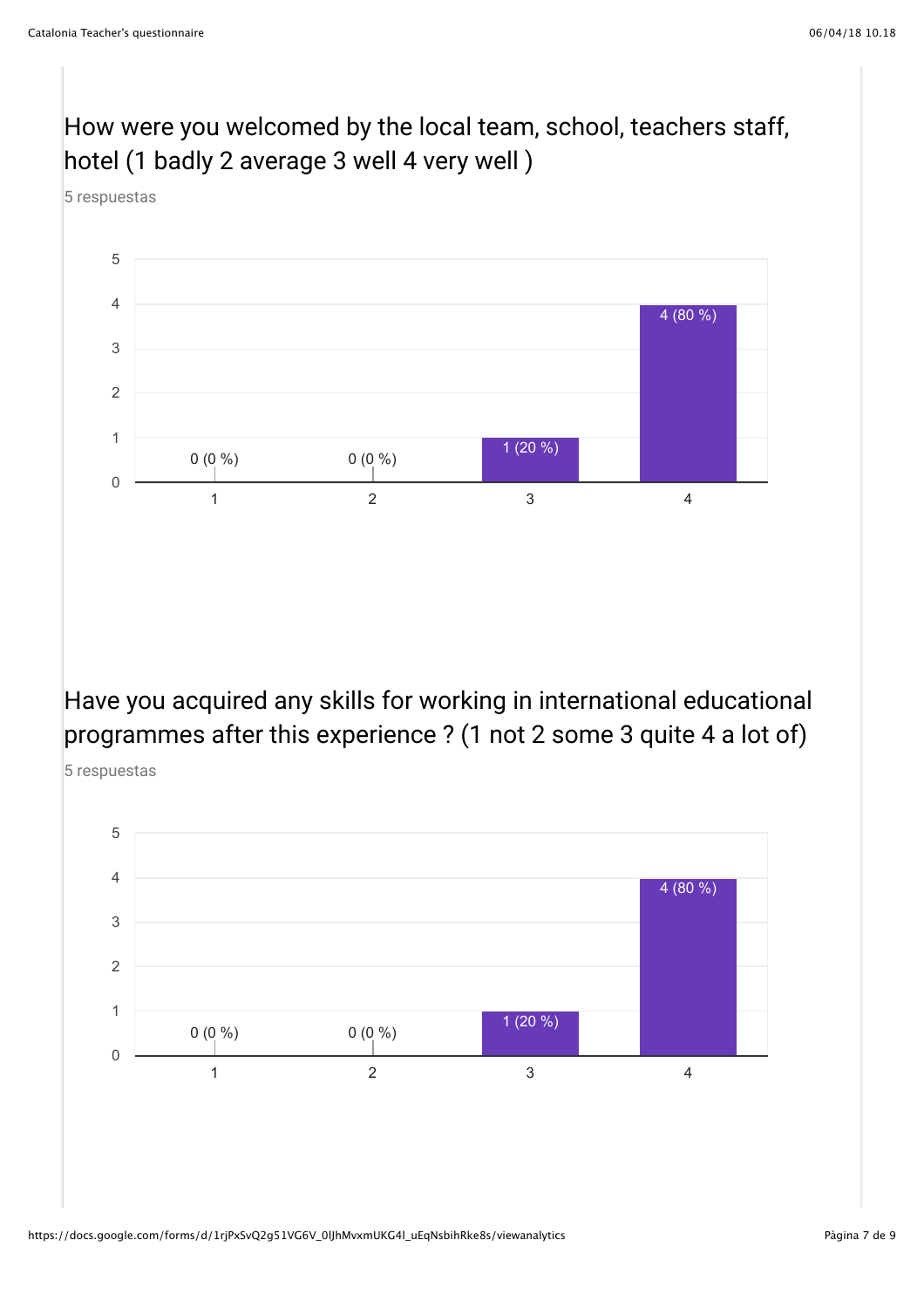Have you been thinking about the possibility of participating in new K1, K2 Erasmus projects?



Would you recommend participating in an Erasmus project to your colleagues ?